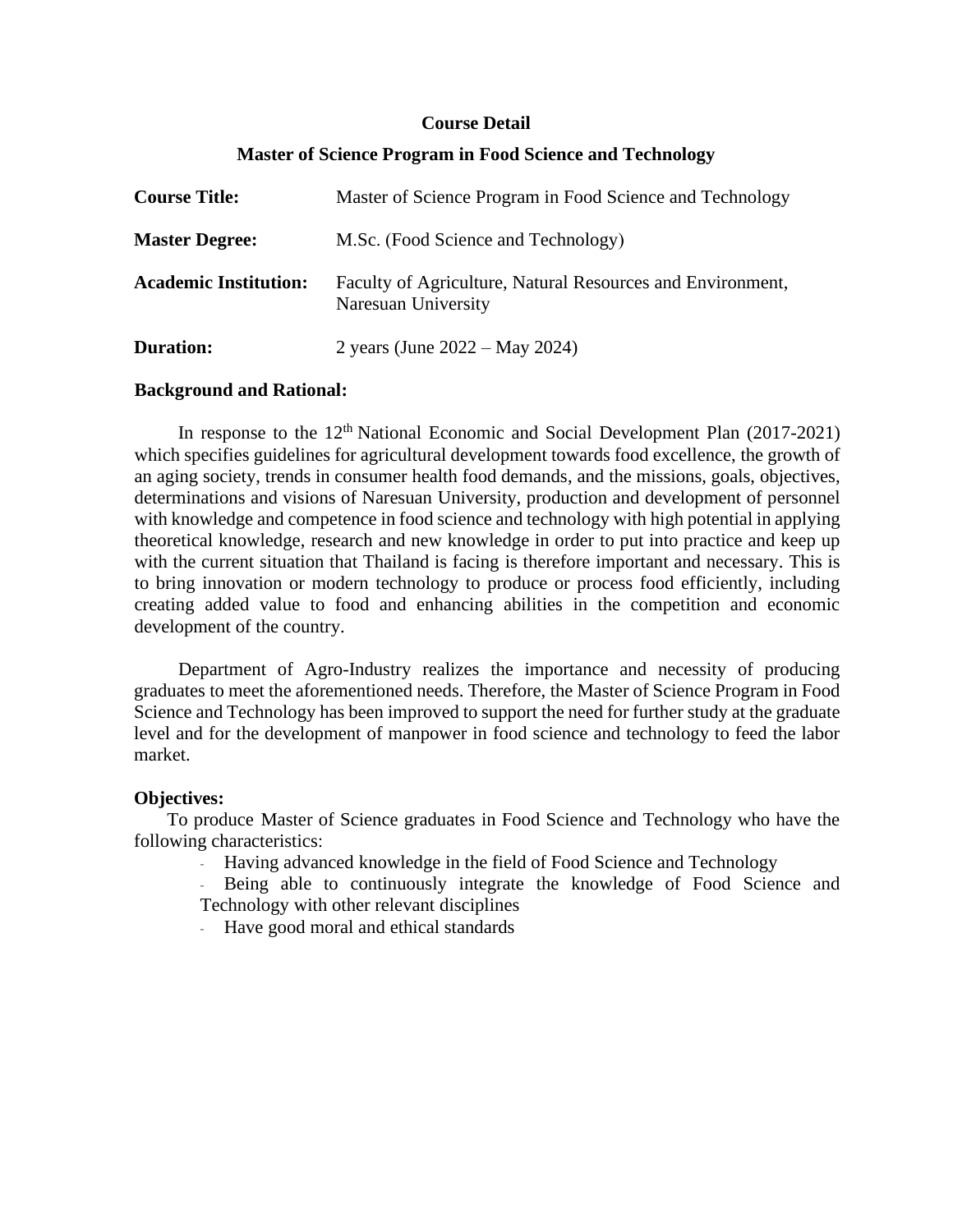#### **Course Synopsis and Methodology:**

#### **1.1 Study Plan**

# **Year 1**

|                                                                                                | <b>Semester 1</b>           |                         |
|------------------------------------------------------------------------------------------------|-----------------------------|-------------------------|
| 108522 Research Methodology in Science and Technology (Non-credit)<br>108591 Thesis 1, Type A1 | $3(3-0-6)$<br>9 credits     |                         |
| <b>Total</b>                                                                                   |                             | 9 credits               |
|                                                                                                | Year 1<br><b>Semester 2</b> |                         |
| 108581 Seminar 1 (Non-credit)                                                                  |                             | $1(0-3-1)$              |
| 108592 Thesis 2, Type A1                                                                       |                             | 9 credits               |
| <b>Total</b>                                                                                   |                             | <b>9</b> credits        |
|                                                                                                | Year 2<br><b>Semester 1</b> |                         |
| 108593 Thesis 3, Type A1                                                                       |                             | 9 credits               |
| <b>Total</b>                                                                                   |                             | <b>9</b> credits        |
|                                                                                                | Year 2<br><b>Semester 2</b> |                         |
| 108582 Seminar 2 (Non-credit)<br>108594 Thesis 4, Type A1                                      |                             | $1(0-3-1)$<br>9 credits |
|                                                                                                |                             |                         |

## **Total 9 credits**

#### **1.2 Course Content**

For Plan A Type A 1, student must enroll thesis with a minimum of 36 credits and the following non-credit courses: Research Methodology in Science and Technology (3 credits), Seminar 1 (1 credit) and Seminar 2 (1 credit). For those who have completed a Bachelor's degree in certain field, it is at the discretion of the curriculum responsible committees.

| 1) Thesis                      |              | 36 | credits |
|--------------------------------|--------------|----|---------|
| 2) Non-credit required courses |              |    | credits |
|                                | <b>Total</b> | 36 | credits |

However, the curriculum responsible committees may request student to take additional courses or take other academic activities without counting credits but must have achievements as specified by the university and students must participate in academic activities including attending a seminar class or making a presentation in a seminar class at least once per semester for a total of not less than 4 semesters.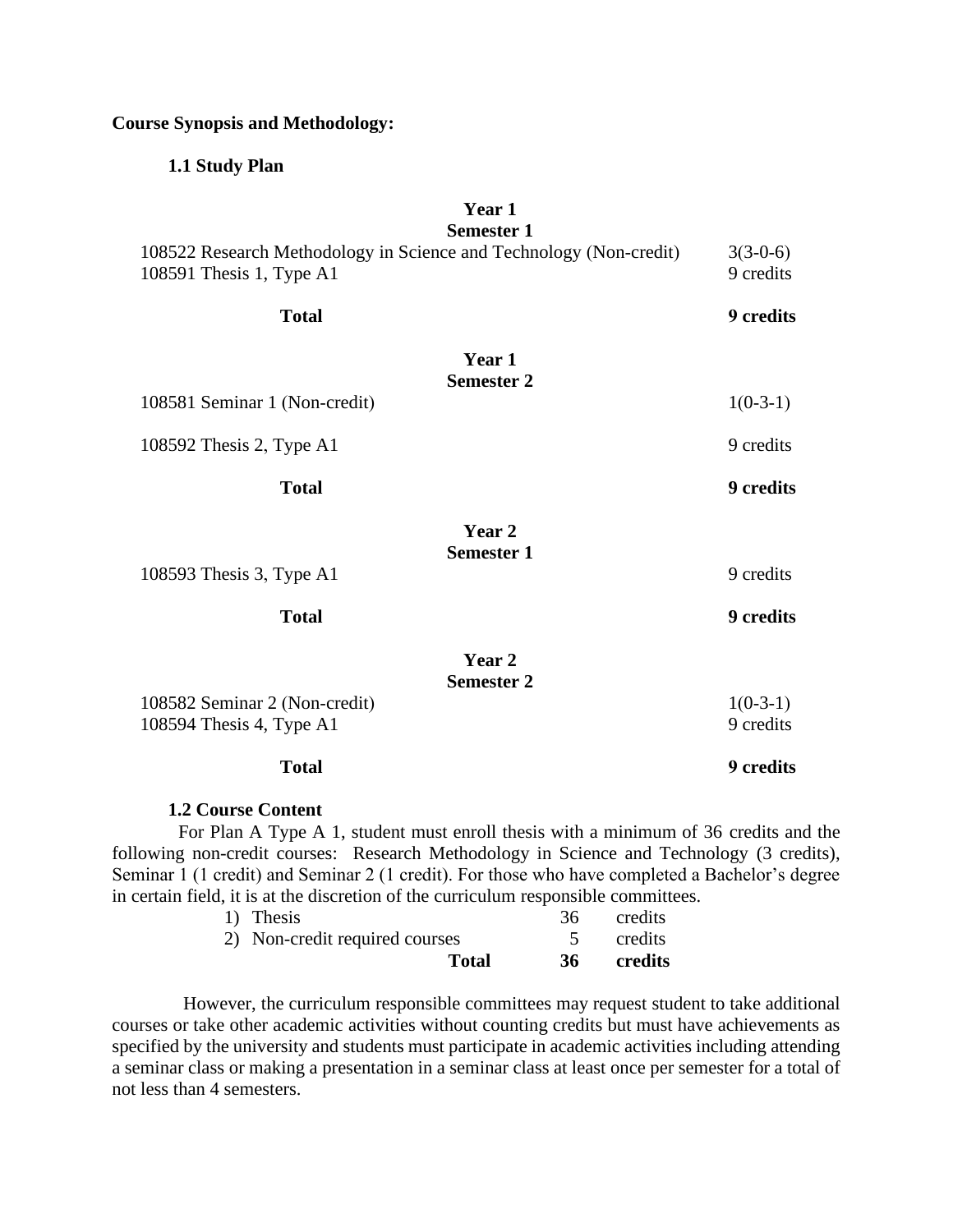|                                                          | <b>Total Course Content</b> |         |            |            |
|----------------------------------------------------------|-----------------------------|---------|------------|------------|
| <b>Thesis</b>                                            |                             | Minimum | 36         | credits    |
|                                                          | 108591 Thesis 1, Type A1    |         | 9          | credits    |
|                                                          | 108592 Thesis 2, Type A1    |         | 9          | credits    |
|                                                          | 108593 Thesis 3, Type A1    |         | 9          | credits    |
|                                                          | 108594 Thesis 4, Type A1    |         | 9          | credits    |
|                                                          | <b>Non-Credit Courses</b>   |         | 5          | credits    |
| Research Methodology in Science and Technology<br>108522 |                             |         | $3(3-0-6)$ |            |
| 108581 Seminar 1                                         |                             |         |            | $1(0-3-1)$ |
| 108582 Seminar 2                                         |                             |         |            | $1(0-3-1)$ |

## **Graduation Conditions:**

Graduation Criteria according to Naresuan University Regulations on Graduate Studies 2016 and (amended) No. 3 (2018).

### **No. 27 Conducting Thesis**

(7) Thesis Examination and Examination Report

The oral thesis examination must be systematically open to interested parties. When students pass the oral thesis examination, the Thesis Examination Committee must report the results to the Graduate School within 2 weeks after the date of the thesis examination.

#### **No. 28 Nominations for Degree Approval**

In the last semester of the 2-years course, students must submit an expected graduation report to the university with the approval of the advisor within 4 weeks from the start date of the semester.

Students nominated for approval to receive a degree must meet the following conditions:

- Have a defined study period

- Complete the registration as required by the course
- Pass the English proficiency test as announced by the university
- Presenting a thesis and passing an oral examination, which is systematically open to interested people
- The thesis or part of the thesis must be published or at least accepted for publication as a research article in a national or international journal of quality according to the Higher Education Commission's Announcement on Criteria for Consideration of an Academic Journal for disseminating academic works - Participation in academic activities including:

- Organizing seminars and presenting work at least one time/semester for at least 2 semesters and students are required to attend every seminar classes throughout their study period

- Attending and meeting at least 1 national or international academic symposium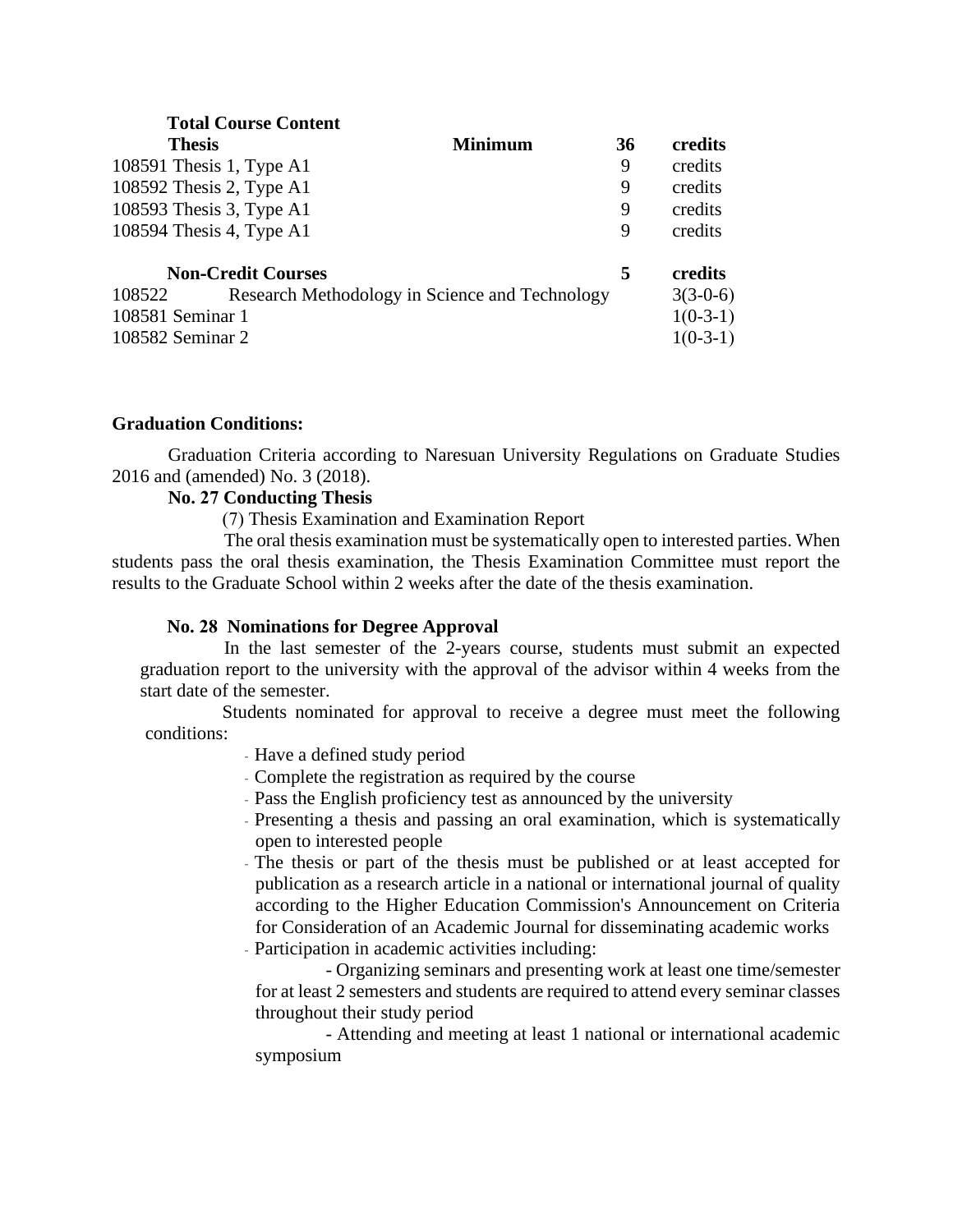## **Applicant Qualifications:**

Requirements for admission to the program:

- A bachelor's degree or its equivalent in Science, Medical Science, or Engineering from an accredited institution

- Cumulative GPA at graduation of 2.5 or higher (on a 4.0 scale)

- Work- experience in Agro-Industry or academia, at least 3 years is required for applicants who have a  $GPA < 2.5$  and would like to apply for Plan A, Type A 1

- An official English test score taken within the last two years is required for applicants who are not native speakers

- A minimum paper based TOEFL of 417 or

- A minimum internet based TOEFL of 35 or

- A minimum IELTS score of 5.0

- Passing the oral examination. Applicants for Plan A, Type A 1 is required to demonstrate a comprehensive understanding of academic background and/or work-experience and ability to conduct research on areas of Food Science and Technology.

- Applicants for Plan A, Type A 1 are required to submit a brief research proposal ( a maximum of three pages of A4 paper) . The brief research proposal must cover principles and rationale, objectives, research methodology, and significance/expected outcomes. Exceptions:

- The undergraduate students who are in the final semester holding a minimum GPA of 2.5 may apply as provisional students for admission to Plan A Type A 2.

- Bachelors who graduate in programs taught in English are exempted from the English requirement.

- Applicants who meet all the requirements except English language proficiency may be admitted as provisional students; however, students must have a required English test score before graduation.

## **Document Required:**

- Applicants for Plan A Type A 1 is required to demonstrate a comprehensive understanding of academic background and/or work-experience and ability to conduct research on areas of Food Science and Technology.
- Applicants for Plan A Type A 1 are required to submit a brief research proposal ( a maximum of three pages of A4 paper) . The brief research proposal must cover principles and rationale, objectives, research methodology, and significance/ expected outcomes.